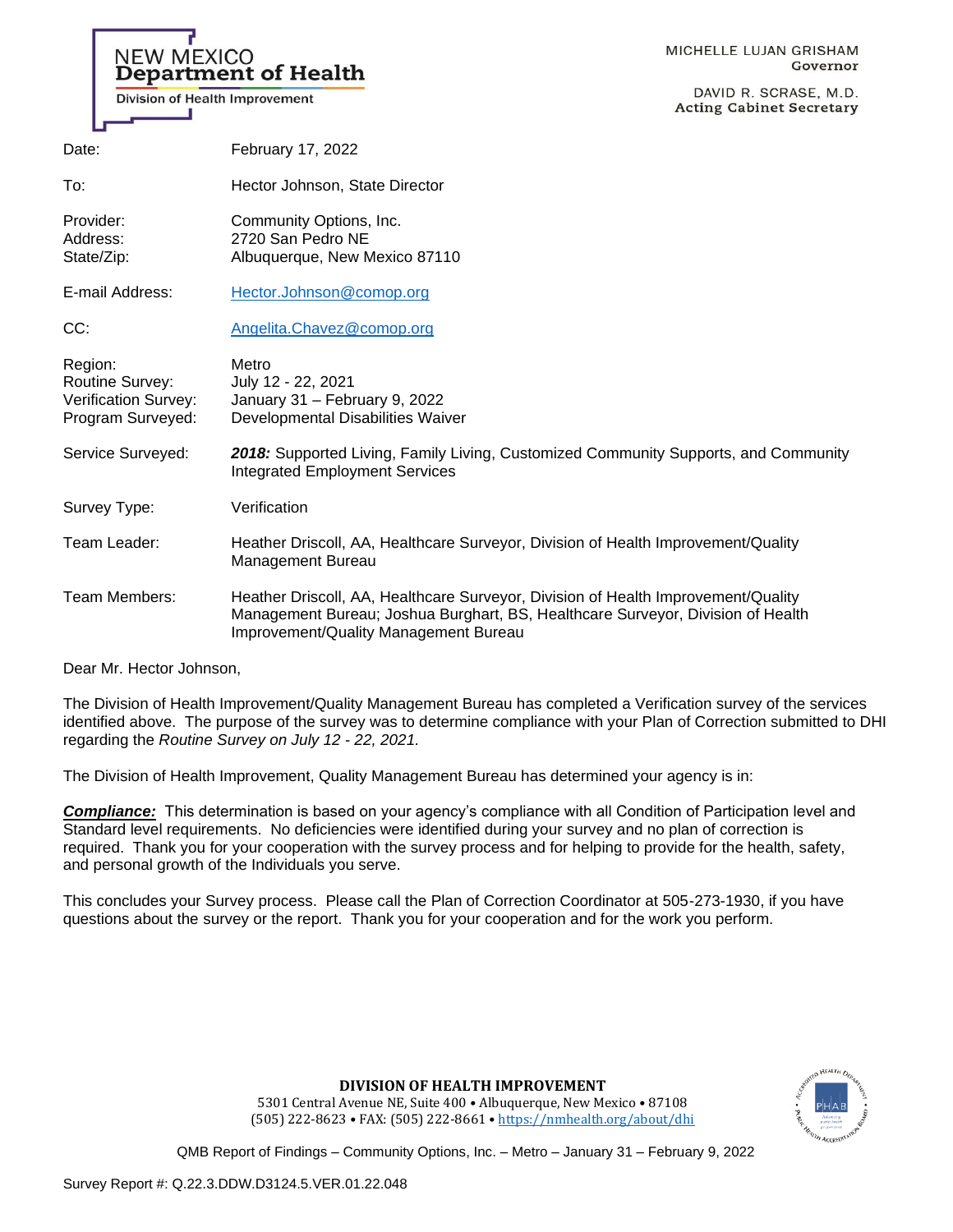Sincerely,

Heather Driscoll, AA

Heather Driscoll, AA Team Lead/Healthcare Surveyor Division of Health Improvement Quality Management Bureau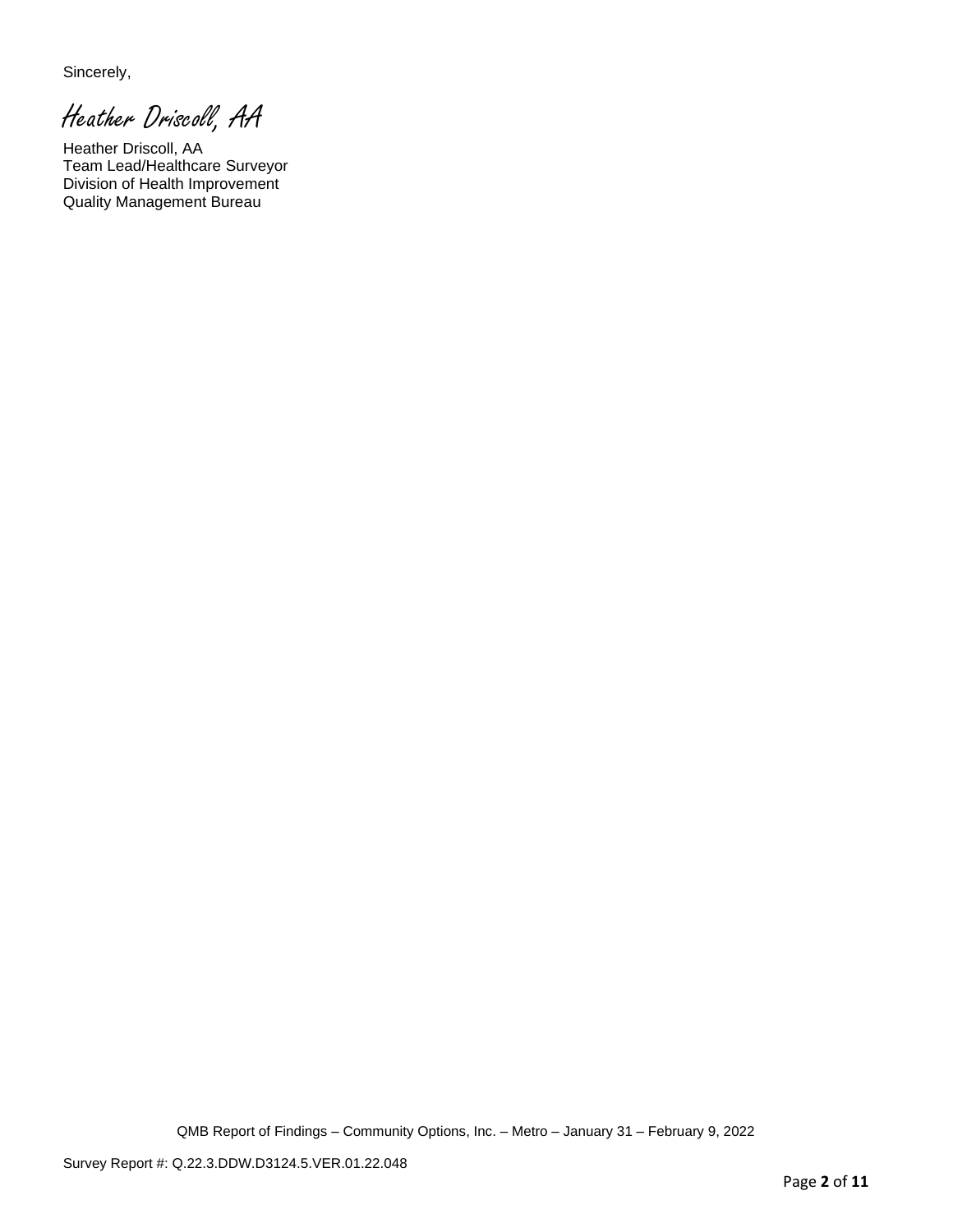# **Survey Process Employed:**

| THROUGH THROUGH                                                      |                                                                                                                                                                                                                                                                                         |                                                                                                                                                                                |  |  |
|----------------------------------------------------------------------|-----------------------------------------------------------------------------------------------------------------------------------------------------------------------------------------------------------------------------------------------------------------------------------------|--------------------------------------------------------------------------------------------------------------------------------------------------------------------------------|--|--|
| <b>Administrative Review Start Date:</b>                             |                                                                                                                                                                                                                                                                                         | January 31, 2022                                                                                                                                                               |  |  |
| Contact:                                                             |                                                                                                                                                                                                                                                                                         | <b>Community Options, Inc.</b><br>Angelita Chavez, Executive Director                                                                                                          |  |  |
|                                                                      |                                                                                                                                                                                                                                                                                         | <b>DOH/DHI/QMB</b><br>Heather Driscoll, AA, Team Lead/Healthcare Surveyor                                                                                                      |  |  |
| <b>Entrance Conference Date:</b>                                     |                                                                                                                                                                                                                                                                                         | Entrance Conference was waived by provider.                                                                                                                                    |  |  |
| <b>Exit Conference Date:</b>                                         |                                                                                                                                                                                                                                                                                         | February 9, 2022                                                                                                                                                               |  |  |
| Present:                                                             | <b>Community Options, Inc.</b><br>Angelita Chavez, Executive Director<br>Sharlene Flowers, Program Manager<br>Hollianne Garcia, Program Manager<br>Hector Johnson, State Director<br>Greg Thoennes, Regional Vice President<br>Rosalie Valdez, LPN<br>Brandi Young, Medical Coordinator |                                                                                                                                                                                |  |  |
|                                                                      |                                                                                                                                                                                                                                                                                         | DOH/DHI/QMB<br>Heather Driscoll, AA, Team Lead/Healthcare Surveyor<br>Joshua Burghart, BS, Healthcare Surveyor<br>Wolf Krusemark, BFA, Healthcare Surveyor Supervisor Surveyor |  |  |
|                                                                      |                                                                                                                                                                                                                                                                                         | <b>DDSD - Metro Regional Office</b><br>Fleur Dahl, State Service Coordinator Generalist                                                                                        |  |  |
| <b>Total Sample Size:</b>                                            |                                                                                                                                                                                                                                                                                         | $\overline{7}$                                                                                                                                                                 |  |  |
|                                                                      |                                                                                                                                                                                                                                                                                         | 0 - Jackson Class Members<br>7 - Non-Jackson Class Members                                                                                                                     |  |  |
|                                                                      |                                                                                                                                                                                                                                                                                         | 5 - Supported Living<br>2 - Family Living<br>5 - Customized Community Supports                                                                                                 |  |  |
| Persons Served Records Reviewed                                      |                                                                                                                                                                                                                                                                                         | $\overline{7}$                                                                                                                                                                 |  |  |
| <b>Direct Support Personnel Records Reviews</b>                      |                                                                                                                                                                                                                                                                                         | 25 (Note: One DSP performs dual role as a Service<br>Coordinator)                                                                                                              |  |  |
| Direct Support Personnel Interviewed during<br><b>Routine Survey</b> |                                                                                                                                                                                                                                                                                         | 7 (Note: Interviews conducted by video / phone due to COVID-<br>19 Public Health Emergency)                                                                                    |  |  |
| Service Coordinator Records Reviewed                                 |                                                                                                                                                                                                                                                                                         | 2 (Note: One Service Coordinator performs dual role as a<br>DSP)                                                                                                               |  |  |
| Nurse Interview completed during Routine Survey                      |                                                                                                                                                                                                                                                                                         | 1                                                                                                                                                                              |  |  |
| Administrative Processes and Records Reviewed:                       |                                                                                                                                                                                                                                                                                         |                                                                                                                                                                                |  |  |
|                                                                      |                                                                                                                                                                                                                                                                                         |                                                                                                                                                                                |  |  |

- Medicaid Billing/Reimbursement Records for all Services Provided
- Accreditation Records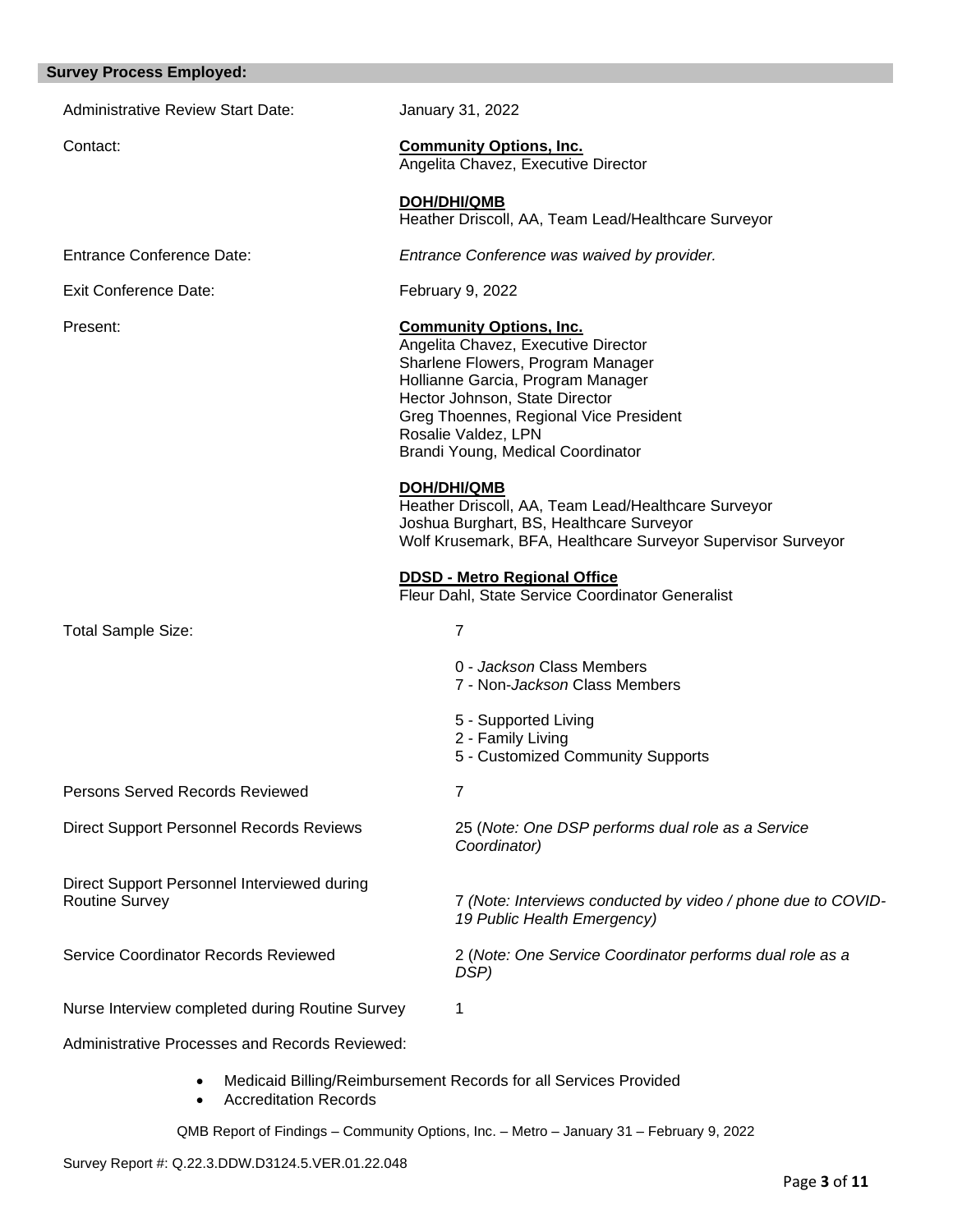- Oversight of Individual Funds
- Individual Medical and Program Case Files, including, but not limited to:
	- °Individual Service Plans
	- Progress on Identified Outcomes
	- <sup>o</sup>Healthcare Plans
	- Medication Administration Records
	- Medical Emergency Response Plans
	- **<sup>o</sup>Therapy Evaluations and Plans**
	- Healthcare Documentation Regarding Appointments and Required Follow-Up Other Required Health Information
- Internal Incident Management Reports and System Process / General Events Reports
- Personnel Files, including nursing and subcontracted staff
- Staff Training Records, Including Competency Interviews with Staff
- Agency Policy and Procedure Manual
- Caregiver Criminal History Screening Records
- Consolidated Online Registry/Employee Abuse Registry
- Human Rights Committee Notes and Meeting Minutes
- Evacuation Drills of Residences and Service Locations
- Quality Assurance / Improvement Plan

- CC: Distribution List: DOH Division of Health Improvement
	- DOH Developmental Disabilities Supports Division
	- DOH Office of Internal Audit

HSD - Medical Assistance Division

NM Attorney General's Office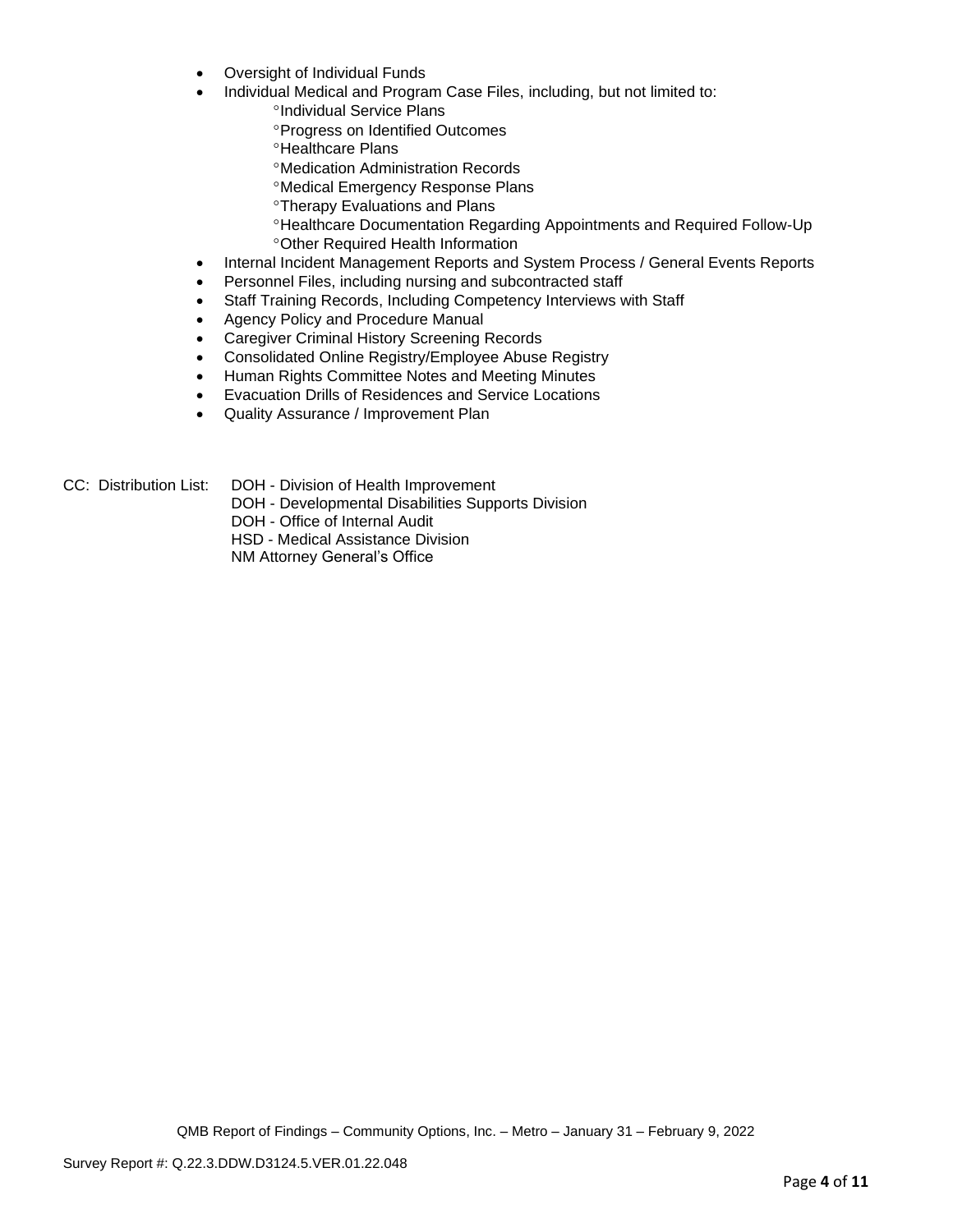## **Department of Health, Division of Health Improvement QMB Determination of Compliance Process**

The Division of Health Improvement, Quality Management Bureau (QMB) surveys compliance of the Developmental Disabilities Waiver (DDW) standards and other state and federal regulations. For the purpose of the LCA / CI survey the CMS waiver assurances have been grouped into four (4) Service Domains: Plan of Care (ISP Implementation); Qualified Providers; Health, Welfare and Safety; and Administrative Oversight (note that Administrative Oversight listed in this document is not the same as the CMS assurance of Administrative Authority. Used in this context it is related to the agency's operational policies and procedures, Quality Assurance system and Medicaid billing and reimbursement processes.)

The QMB Determination of Compliance process is based on provider compliance or non-compliance with standards and regulations identified during the on-site survey process and as reported in the QMB Report of Findings. All areas reviewed by QMB have been agreed to by DDSD and DHI/QMB and are reflective of CMS requirements. All deficiencies (non-compliance with standards and regulations) are identified and cited as either a Standard level deficiency or a Condition of Participation level deficiency in the QMB Reports of Findings. All deficiencies require corrective action when non-compliance is identified.

Each deficiency in your Report of Findings has been predetermined to be a Standard Level Deficiency, a Condition of Participation Level Deficiency, if below 85% compliance or a non-negotiable Condition of Participation Level Deficiency. Your Agency's overall Compliance Determination is based on a Scope and Severity Scale which takes into account the number of Standard and Condition Level Tags cited as well as the percentage of Individuals affected in the sample.

# **Conditions of Participation (CoPs)**

CoPs are based on the Centers for Medicare and Medicaid Services, Home and Community-Based Waiver required assurances, in addition to the New Mexico Developmental Disability Waiver (DDW) Service Standards. The Division of Health Improvement (DHI), in conjunction with the Developmental Disability Support Division (DDSD), has identified certain deficiencies that have the potential to be a Condition of Participation Level, if the tag falls below 85% compliance based on the number of people affected. Additionally, there are what are called nonnegotiable Conditions of Participation, regardless of if one person or multiple people are affected. In this context, a CoP is defined as an essential / fundamental regulation or standard, which when out of compliance directly affects the health and welfare of the Individuals served. If no deficiencies within a Tag are at the level of a CoP, it is cited as a Standard Level Deficiency.

# *Service Domains and CoPs for Living Care Arrangements and Community Inclusion are as follows:*

**Service Domain: Service Plan: ISP Implementation -** *Services are delivered in accordance with the service plan, including type, scope, amount, duration, and frequency specified in the service plan.*

### **Potential Condition of Participation Level Tags if compliance is below 85%:**

- **1A08.3 –** Administrative Case File: Individual Service Plan / ISP Components
- **1A32 –** Administrative Case File: Individual Service Plan Implementation
- **LS14 –** Residential Service Delivery Site Case File (ISP and Healthcare Requirements)
- **IS14 –** CCS / CIES Service Delivery Site Case File (ISP and Healthcare Requirements)

**Service Domain: Qualified Providers -** *The State monitors non-licensed/non-certified providers to assure adherence to waiver requirements. The State implements its policies and procedures for verifying that provider training is conducted in accordance with State requirements and the approved waiver.*

### **Potential Condition of Participation Level Tags if compliance is below 85%:**

- **1A20 -** Direct Support Personnel Training
- **1A22 -** Agency Personnel Competency
- **1A37 –** Individual Specific Training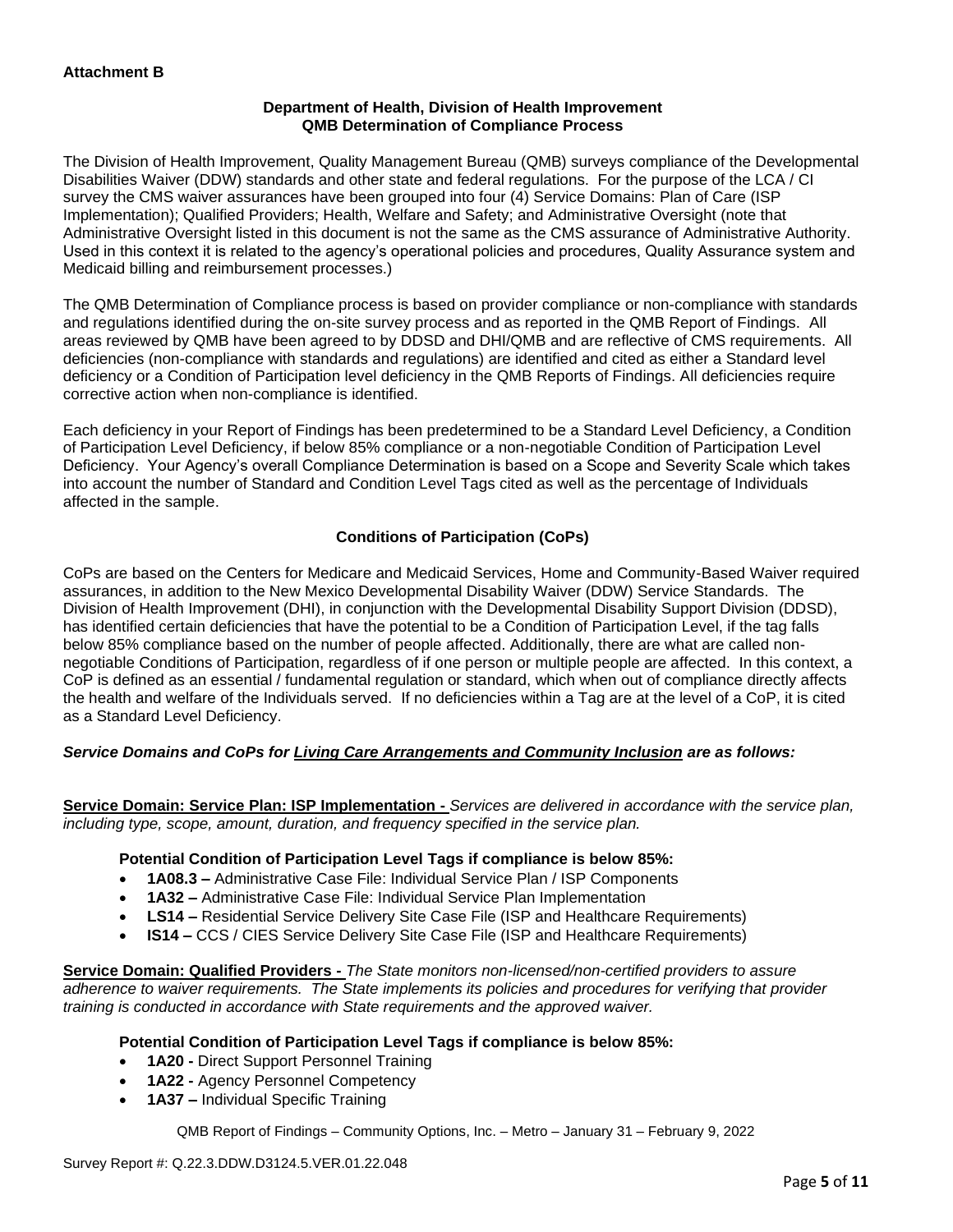### **Non-Negotiable Condition of Participation Level Tags (one or more Individuals are cited):**

- **1A25.1 –** Caregiver Criminal History Screening
- **1A26.1 –** Consolidated On-line Registry Employee Abuse Registry

**Service Domain: Health, Welfare and Safety -** *The State, on an ongoing basis, identifies, addresses, and seeks to prevent occurrences of abuse, neglect, and exploitation. Individuals shall be afforded their basic human rights. The provider supports individuals to access needed healthcare services in a timely manner.*

### **Potential Condition of Participation Level Tags if compliance is below 85%:**

- **1A08.2 –** Administrative Case File: Healthcare Requirements & Follow-up
- **1A09 –** Medication Delivery Routine Medication Administration
- **1A09.1 –** Medication Delivery PRN Medication Administration
- **1A15.2 –** Administrative Case File: Healthcare Documentation (Therap and Required Plans)

### **Non-Negotiable Condition of Participation Level Tags (one or more Individuals are cited):**

- **1A05 –** General Requirements / Agency Policy and Procedure Requirements
- **1A07 –** Social Security Income (SSI) Payments
- **1A09.2 –** Medication Delivery Nurse Approval for PRN Medication
- **1A15 –** Healthcare Coordination Nurse Availability / Knowledge
- **1A31 –** Client Rights/Human Rights
- **LS25.1 –** Residential Reqts. (Physical Environment Supported Living / Family Living / Intensive Medical Living)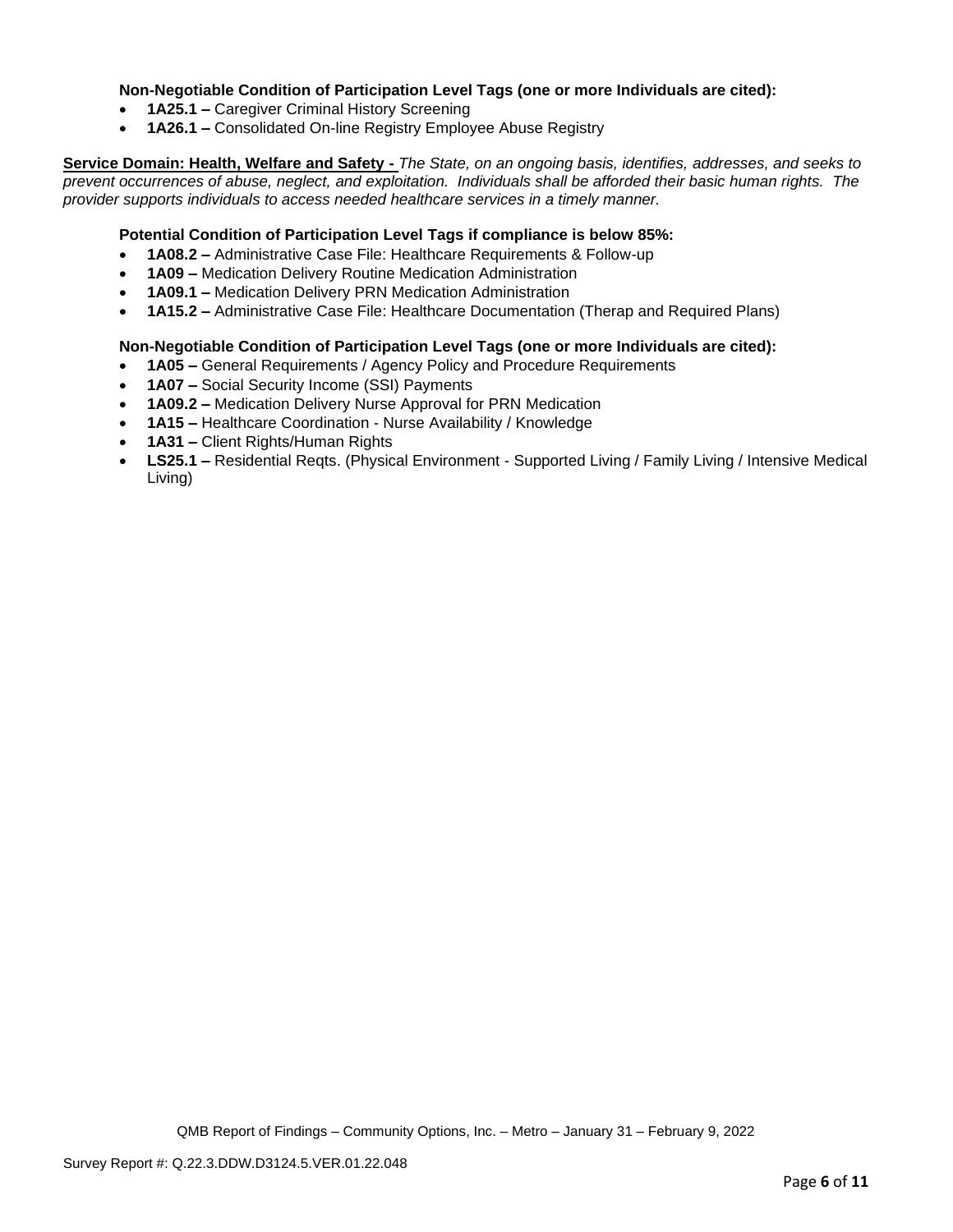## **Attachment C**

#### **Guidelines for the Provider Informal Reconsideration of Finding (IRF) Process**

#### **Introduction:**

Throughout the QMB Survey process, surveyors are openly communicating with providers. Open communication means surveyors have clarified issues and/or requested missing information before completing the review through the use of the signed/dated "Document Request," or "Administrative Needs," etc. forms. Regardless, there may still be instances where the provider disagrees with a specific finding. Providers may use the following process to informally dispute a finding.

#### **Instructions:**

- 1. The Informal Reconsideration of the Finding (IRF) request must be received in writing to the QMB Bureau Chief **within 10 business days** of receipt of the final Report of Findings **(***Note: No extensions are granted for the IRF)***.**
- 2. The written request for an IRF *must* be completed on the QMB Request for Informal Reconsideration of Finding form available on the QMB website: <https://nmhealth.org/about/dhi/cbp/irf/>
- 3. The written request for an IRF must specify in detail the request for reconsideration and why the finding is inaccurate.
- 4. The IRF request must include all supporting documentation or evidence.
- 5. If you have questions about the IRF process, email the IRF Chairperson, Valerie V. Valdez at [valerie.valdez@state.nm.us](mailto:valerie.valdez@state.nm.us) for assistance.

#### **The following limitations apply to the IRF process:**

- The written request for an IRF and all supporting evidence must be received within 10 business days.
- Findings based on evidence requested during the survey and not provided may not be subject to reconsideration.
- The supporting documentation must be new evidence not previously reviewed or requested by the survey team.
- Providers must continue to complete their Plan of Correction during the IRF process
- Providers may not request an IRF to challenge the sampling methodology.
- Providers may not request an IRF based on disagreement with the nature of the standard or regulation.
- Providers may not request an IRF to challenge the team composition.
- Providers may not request an IRF to challenge the DHI/QMB determination of compliance or the length of their DDSD provider contract.

A Provider forfeits the right to an IRF if the request is not received within 10 business days of receiving the report and/or does not include all supporting documentation or evidence to show compliance with the standards and regulations.

The IRF Committee will review the request; the Provider will be notified in writing of the ruling; no face-to-face meeting will be conducted.

When a Provider requests that a finding be reconsidered, it does not stop or delay the Plan of Correction process. **Providers must continue to complete the Plan of Correction, including the finding in dispute regardless of the IRF status.** If a finding is removed or modified, it will be noted and removed or modified from the Report of Findings. It should be noted that in some cases a Plan of Correction may be completed prior to the IRF process being completed. The provider will be notified in writing on the decisions of the IRF committee.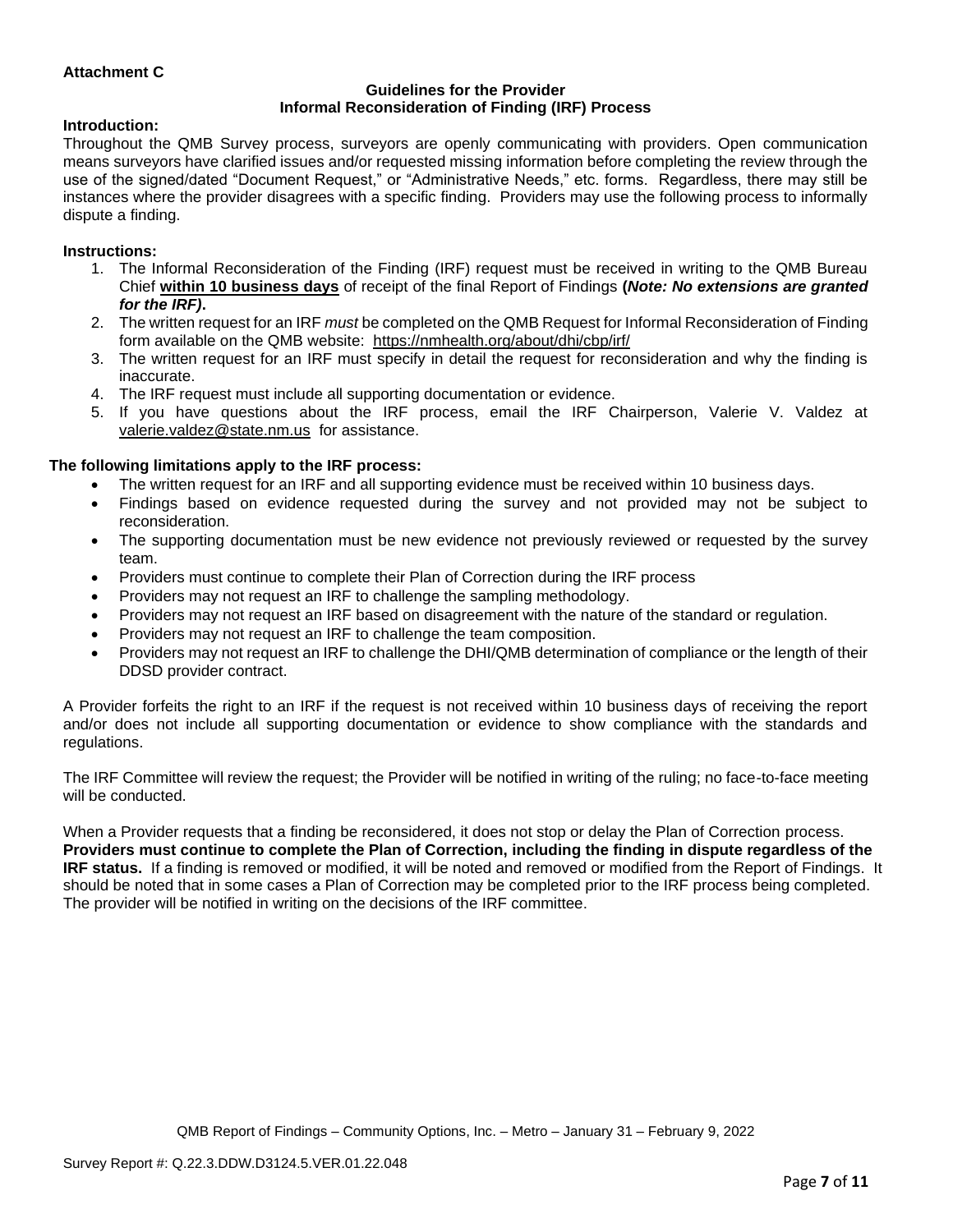## **Attachment D**

# **QMB Determinations of Compliance**

### **Compliance:**

The QMB determination of *Compliance* indicates that a provider has either no deficiencies found during a survey or that no deficiencies at the Condition of Participation Level were found. The agency has obtained a level of compliance such that there is a minimal potential for harm to individuals' health and safety. To qualify for a determination of *Compliance*, the provider must have received no Conditions of Participation Level Deficiencies and have a minimal number of Individuals on the sample affected by the findings indicated in the Standards Level Tags.

## **Partial-Compliance with Standard Level Tags:**

The QMB determination of *Partial-Compliance with Standard Level Tags* indicates that a provider is in compliance with all Condition of Participation Level deficiencies but is out of compliance with a certain percentage of Standard Level deficiencies. This partial compliance, if not corrected, may result in a negative outcome or the potential for more than minimal harm to individuals' health and safety. There are two ways to receive a determination of Partial Compliance with Standard Level Tags:

- 1. Your Report of Findings includes 16 or fewer Standards Level Tags with between 75% and 100% of the survey sample affected in any tag.
- 2. Your Report of Findings includes 17 or more Standard Level Tags with between 50% to 74% of the survey sample affected in any tag.

## **Partial-Compliance with Standard Level Tags and Condition of Participation Level Tags:**

The QMB determination of *Partial-Compliance with Standard Level Tags and Condition of Participation Level Tags*  indicates that a provider is out of compliance with one to five  $(1 - 5)$  Condition of Participation Level Tags. This partial compliance, if not corrected, may result in a serious negative outcome or the potential for more than minimal harm to individuals' health and safety.

### **Non-Compliance:**

The QMB determination of *Non-Compliance* indicates a provider is significantly out of compliance with both Standard Level deficiencies and Conditions of Participation level deficiencies. This non-compliance, if not corrected, may result in a serious negative outcome or the potential for more than minimal harm to individuals' health and safety. There are three ways an agency can receive a determination of Non-Compliance:

- 1. Your Report of Findings includes 17 or more total Tags with 0 to 5 Condition of Participation Level Tags with 75% to 100% of the survey sample affected in any Condition of Participation Level tag.
- 2. Your Report of Findings includes any amount of Standard Level Tags with 6 or more Condition of Participation Level Tags.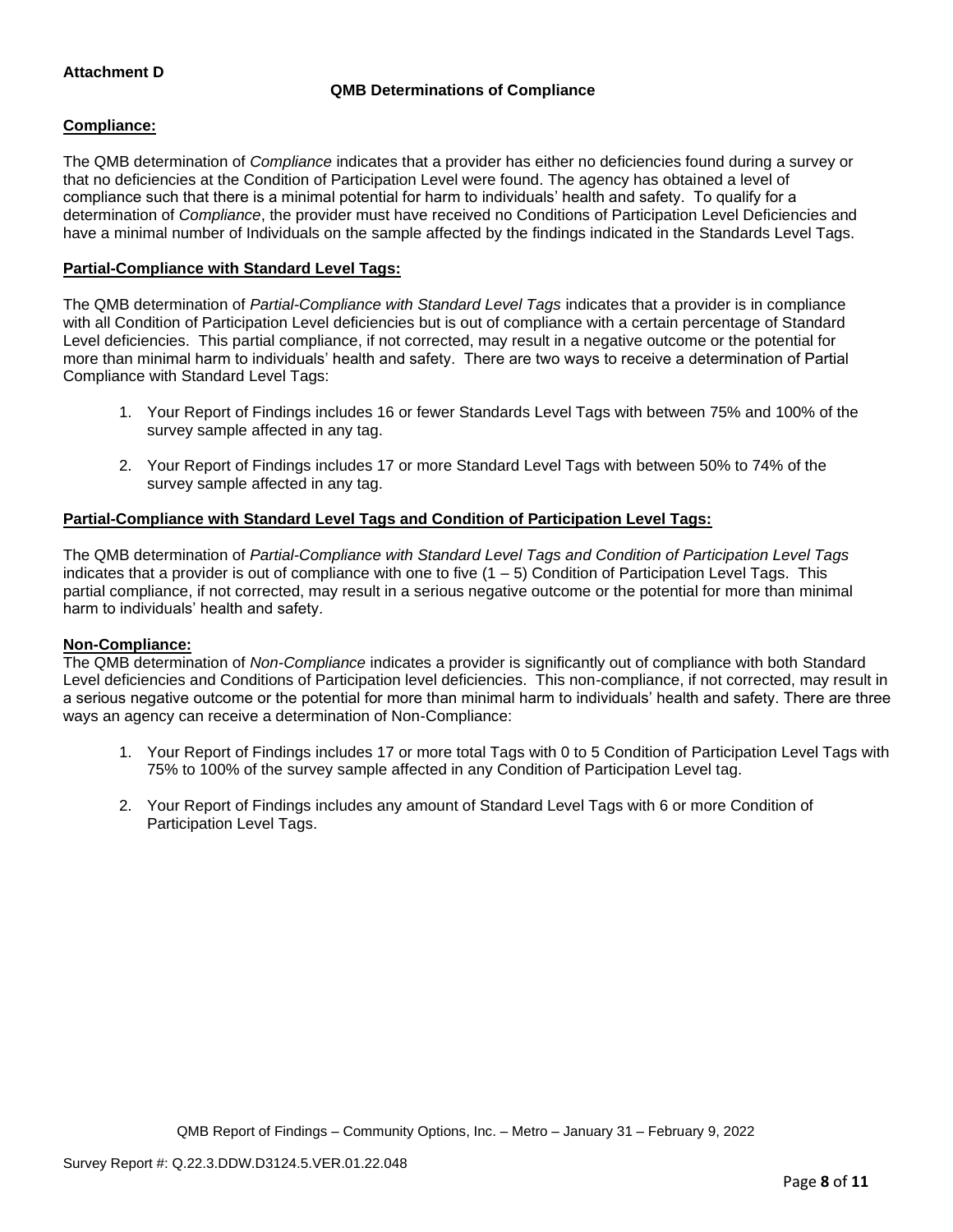| Compliance                                                                                                 | Weighting                                                                                                                     |                                                                                                                          |                                                                                                                          |                                                                                                                               |                                                                                                                                |                                                                                                                             |                                                                                                               |
|------------------------------------------------------------------------------------------------------------|-------------------------------------------------------------------------------------------------------------------------------|--------------------------------------------------------------------------------------------------------------------------|--------------------------------------------------------------------------------------------------------------------------|-------------------------------------------------------------------------------------------------------------------------------|--------------------------------------------------------------------------------------------------------------------------------|-----------------------------------------------------------------------------------------------------------------------------|---------------------------------------------------------------------------------------------------------------|
| <b>Determination</b>                                                                                       |                                                                                                                               | <b>LOW</b>                                                                                                               |                                                                                                                          | <b>MEDIUM</b>                                                                                                                 |                                                                                                                                | <b>HIGH</b>                                                                                                                 |                                                                                                               |
| <b>Total Tags:</b>                                                                                         | up to 16                                                                                                                      | 17 or more                                                                                                               | up to 16                                                                                                                 | 17 or more                                                                                                                    | <b>Any Amount</b>                                                                                                              | 17 or more                                                                                                                  | <b>Any Amount</b>                                                                                             |
|                                                                                                            | and                                                                                                                           | and                                                                                                                      | and                                                                                                                      | and                                                                                                                           | And/or                                                                                                                         | and                                                                                                                         | And/or                                                                                                        |
| COP Level Tags:                                                                                            | 0 COP                                                                                                                         | 0 COP                                                                                                                    | 0 COP                                                                                                                    | 0 COP                                                                                                                         | 1 to 5 COP                                                                                                                     | 0 to 5 CoPs                                                                                                                 | 6 or more COP                                                                                                 |
|                                                                                                            | and                                                                                                                           | and                                                                                                                      | and                                                                                                                      | and                                                                                                                           |                                                                                                                                | and                                                                                                                         |                                                                                                               |
| Sample Affected:                                                                                           | 0 to 74%                                                                                                                      | 0 to 49%                                                                                                                 | 75 to 100%                                                                                                               | 50 to 74%                                                                                                                     |                                                                                                                                | 75 to 100%                                                                                                                  |                                                                                                               |
| "Non-Compliance"                                                                                           |                                                                                                                               |                                                                                                                          |                                                                                                                          |                                                                                                                               |                                                                                                                                | 17 or more<br><b>Total Tags with</b><br>75 to 100% of<br>the Individuals<br>in the sample<br>cited in any CoP<br>Level tag. | Any Amount of<br><b>Standard Level</b><br>Tags and 6 or<br>more Conditions<br>of Participation<br>Level Tags. |
| "Partial Compliance<br>with Standard Level<br>tags and Condition of<br><b>Participation Level</b><br>Tags" |                                                                                                                               |                                                                                                                          |                                                                                                                          |                                                                                                                               | <b>Any Amount</b><br><b>Standard Level</b><br>Tags, plus 1 to 5<br><b>Conditions of</b><br><b>Participation Level</b><br>tags. |                                                                                                                             |                                                                                                               |
| "Partial Compliance<br>with Standard Level<br>tags"                                                        |                                                                                                                               |                                                                                                                          | up to 16<br><b>Standard Level</b><br>Tags with 75 to<br>100% of the<br>individuals in<br>the sample cited<br>in any tag. | 17 or more<br><b>Standard Level</b><br>Tags with 50 to<br><b>74%</b> of the<br>individuals in<br>the sample cited<br>any tag. |                                                                                                                                |                                                                                                                             |                                                                                                               |
| "Compliance"                                                                                               | Up to 16<br><b>Standard Level</b><br>Tags with 0 to<br><b>74% of the</b><br>individuals in<br>the sample<br>cited in any tag. | 17 or more<br><b>Standard Level</b><br>Tags with 0 to<br>49% of the<br>individuals in<br>the sample cited<br>in any tag. |                                                                                                                          |                                                                                                                               |                                                                                                                                |                                                                                                                             |                                                                                                               |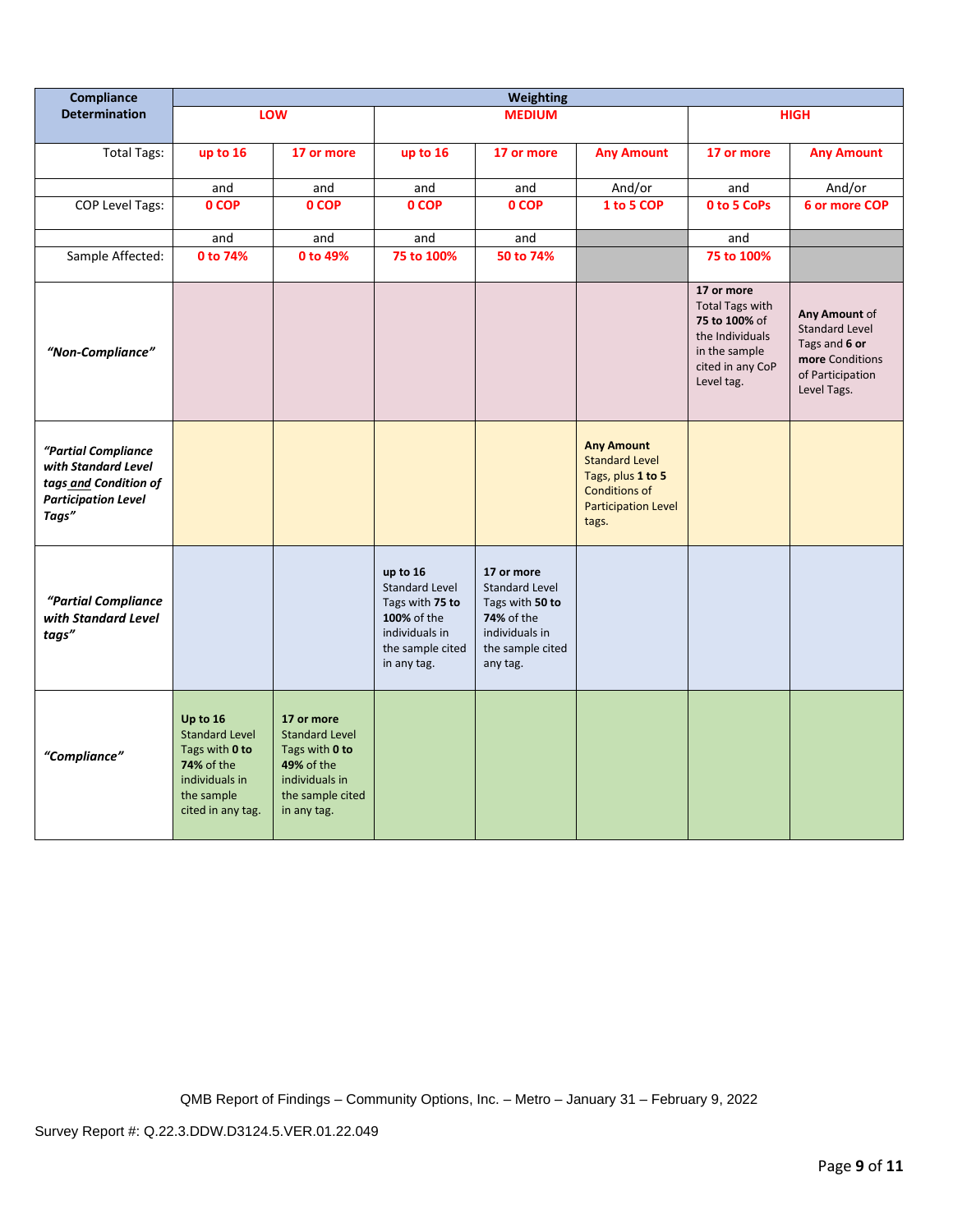## **Agency: Community Options, Inc. - Metro Region** Program: Developmental Disabilities Waiver<br>Service: 2018: Supported Living, Family Liv 2018: Supported Living, Family Living, Customized Community Supports, and Community Integrated Employment Services<br>Verification Survey Type: **Routine Survey: July 12 – 22, 2021 Verification Survey: January 31 – February 9, 2022**

| <b>Standard of Care</b>                                                                                                                             | <b>Routine Survey Deficiencies</b>                                                                                                                               | <b>Verification Survey New and Repeat Deficiencies</b> |  |  |
|-----------------------------------------------------------------------------------------------------------------------------------------------------|------------------------------------------------------------------------------------------------------------------------------------------------------------------|--------------------------------------------------------|--|--|
|                                                                                                                                                     | July 12 - 22, 2021                                                                                                                                               | January 31 - February 9, 2022                          |  |  |
|                                                                                                                                                     | Service Domain: Service Plans: ISP Implementation - Services are delivered in accordance with the service plan, including type, scope, amount, duration, and     |                                                        |  |  |
|                                                                                                                                                     | frequency specified in the service plan.                                                                                                                         |                                                        |  |  |
| Tag #1A08 Administrative Case File (Other                                                                                                           | <b>Standard Level Deficiency</b>                                                                                                                                 | <b>COMPLETE</b>                                        |  |  |
| <b>Required Documents)</b>                                                                                                                          |                                                                                                                                                                  |                                                        |  |  |
| Tag #1A08.1 Administrative and Residential                                                                                                          | <b>Standard Level Deficiency</b>                                                                                                                                 | <b>COMPLETE</b>                                        |  |  |
| <b>Case File: Progress Notes</b>                                                                                                                    |                                                                                                                                                                  |                                                        |  |  |
| Tag # 1A32.1 Administrative Case File: Individual                                                                                                   | <b>Standard Level Deficiency</b>                                                                                                                                 |                                                        |  |  |
| Service Plan Implementation (Not Completed at                                                                                                       |                                                                                                                                                                  | <b>COMPLETE</b>                                        |  |  |
| Frequency)                                                                                                                                          |                                                                                                                                                                  |                                                        |  |  |
| Tag #1A32.2 Individual Service Plan                                                                                                                 | <b>Standard Level Deficiency</b>                                                                                                                                 | <b>COMPLETE</b>                                        |  |  |
| Implementation (Residential Implementation)                                                                                                         |                                                                                                                                                                  |                                                        |  |  |
| Tag # LS14 Residential Service Delivery Site                                                                                                        | <b>Condition of Participation Level Deficiency</b>                                                                                                               | <b>COMPLETE</b>                                        |  |  |
| <b>Case File (ISP and Healthcare Requirements)</b>                                                                                                  |                                                                                                                                                                  |                                                        |  |  |
| Tag # LS14.1 Residential Service Delivery Site                                                                                                      | <b>Standard Level Deficiency</b>                                                                                                                                 | <b>COMPLETE</b>                                        |  |  |
| <b>Case File (Other Req. Documentation)</b>                                                                                                         |                                                                                                                                                                  |                                                        |  |  |
|                                                                                                                                                     | Service Domain: Qualified Providers - The State monitors non-licensed/non-certified providers to assure adherence to waiver requirements. The State              |                                                        |  |  |
|                                                                                                                                                     | implements its policies and procedures for verifying that provider training is conducted in accordance with State requirements and the approved waiver.          |                                                        |  |  |
| Tag #1A22 Agency Personnel Competency                                                                                                               | <b>Condition of Participation Level Deficiency</b>                                                                                                               | <b>COMPLETE</b>                                        |  |  |
|                                                                                                                                                     |                                                                                                                                                                  |                                                        |  |  |
| Tag # 1A43.1 General Events Reporting:                                                                                                              | <b>Standard Level Deficiency</b>                                                                                                                                 | <b>COMPLETE</b>                                        |  |  |
| <b>Individual Reporting</b>                                                                                                                         |                                                                                                                                                                  |                                                        |  |  |
| Service Domain: Health and Welfare - The state, on an ongoing basis, identifies, addresses, and seeks to prevent occurrences of abuse, neglect, and |                                                                                                                                                                  |                                                        |  |  |
|                                                                                                                                                     | exploitation. Individuals shall be afforded their basic human rights. The provider supports individuals to access needed healthcare services in a timely manner. |                                                        |  |  |
| Tag #1A08.2 Administrative Case File:                                                                                                               | <b>Condition of Participation Level Deficiency</b>                                                                                                               | <b>COMPLETE</b>                                        |  |  |
| <b>Healthcare Requirements &amp; Follow-up</b>                                                                                                      |                                                                                                                                                                  |                                                        |  |  |
| Tag #1A03 Continuous Quality Improvement                                                                                                            | <b>Standard Level Deficiency</b>                                                                                                                                 | <b>COMPLETE</b>                                        |  |  |
| <b>System &amp; Key Performance Indicators (KPIs)</b>                                                                                               |                                                                                                                                                                  |                                                        |  |  |
| Tag #1A09 Medication Delivery Routine                                                                                                               | <b>Condition of Participation Level Deficiency</b>                                                                                                               | <b>COMPLETE</b>                                        |  |  |
| <b>Medication Administration</b>                                                                                                                    |                                                                                                                                                                  |                                                        |  |  |
| Tag #1A09.0 Medication Delivery Routine                                                                                                             | <b>Standard Level Deficiency</b>                                                                                                                                 | <b>COMPLETE</b>                                        |  |  |
| <b>Medication Administration</b>                                                                                                                    |                                                                                                                                                                  |                                                        |  |  |
| Tag #1A09.1 Medication Delivery PRN                                                                                                                 | <b>Condition of Participation Level Deficiency</b>                                                                                                               | <b>COMPLETE</b>                                        |  |  |
| <b>Medication Administration</b>                                                                                                                    |                                                                                                                                                                  |                                                        |  |  |